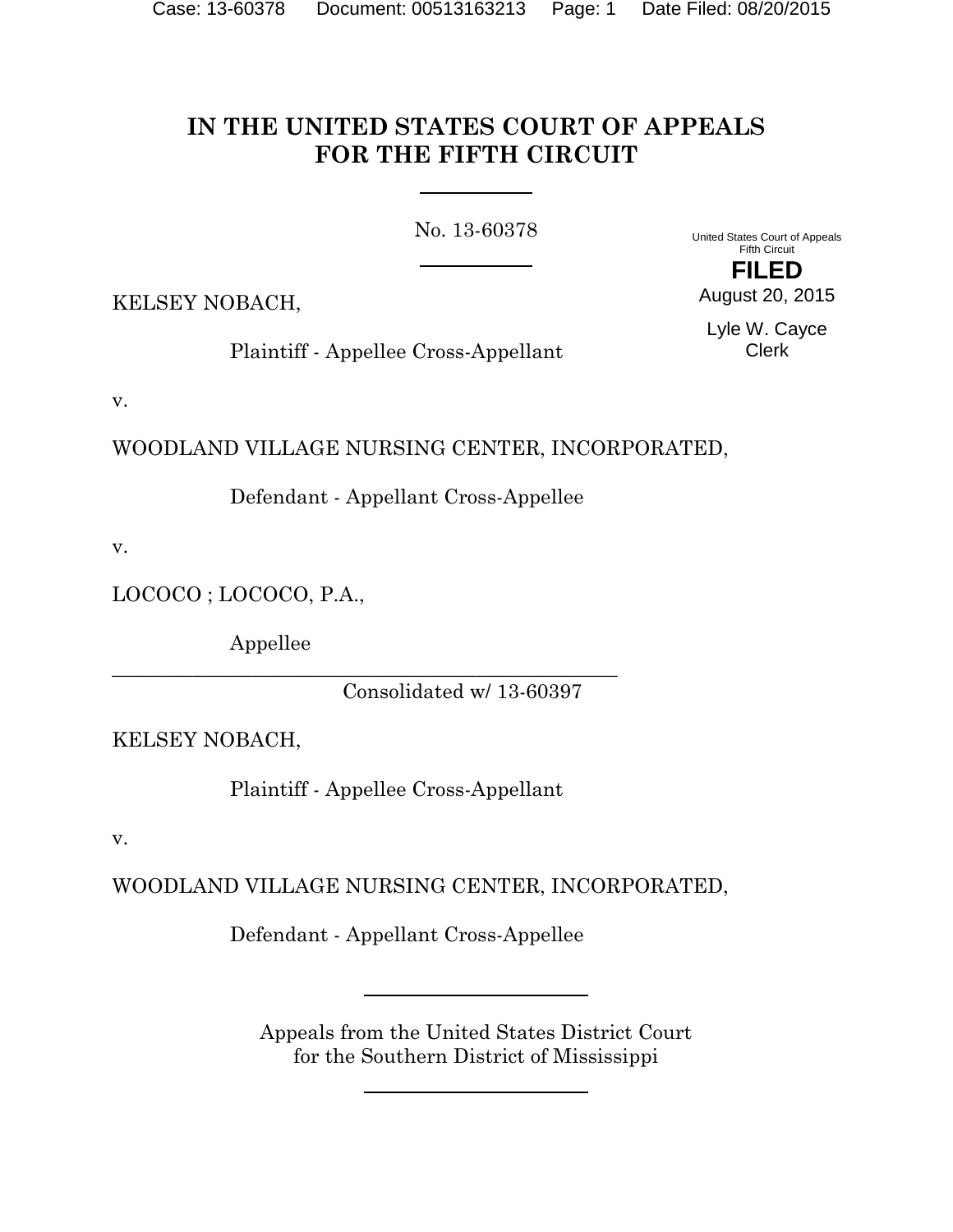#### No. 13-60378

# ON REMAND FROM THE SUPREME COURT OF THE UNITED STATES Before JOLLY, SMITH and SOUTHWICK, Circuit Judges. E. GRADY JOLLY, Circuit Judge:

Kelsey Nobach was a nursing home activities aide who was discharged by Woodland Village Nursing Center ("Woodland") because she refused to pray the Rosary with a patient. Nobach contends, and the jury found, that Woodland violated Title VII of the Civil Rights Act of 1964 by unlawfully discharging her for exercising her religious beliefs. On appeal, the determinative question is whether Nobach failed to produce sufficient evidence from which a jury could infer that Woodland was motivated by Nobach's religious beliefs before it discharged her. In an earlier opinion, we concluded that there was no such evidence anywhere in the record and held that a reasonable jury would not have had a legally sufficient basis to find that Woodland violated Title VII by discharging Nobach. *Nobach v. Woodland Vill. Nursing Ctr., Inc*., 762 F.3d 442 (5th Cir. 2014). Consequently, we reversed and vacated the judgment of the district court and remanded for entry of judgment. *Id*.

Nobach petitioned for a writ of certiorari. The Supreme Court granted the writ and vacated and remanded the case for reconsideration in the light of *EEOC v. Abercrombie & Fitch Stores*, 575 U. S. \_\_\_, 135 S. Ct. 2028 (2015). *See Nobach v. Woodland Vill. Nursing Ctr., Inc.*, 135 S. Ct. 2803 (2015). We requested and received supplemental letter briefs addressing the impact of *Abercrombie* on Nobach's case. After considering the Supreme Court's decision in *Abercrombie* and the parties' briefing, we again REVERSE the district court's denial of Woodland's motion for judgment as a matter of law, VACATE the judgment, and REMAND for entry of judgment consistent with this opinion.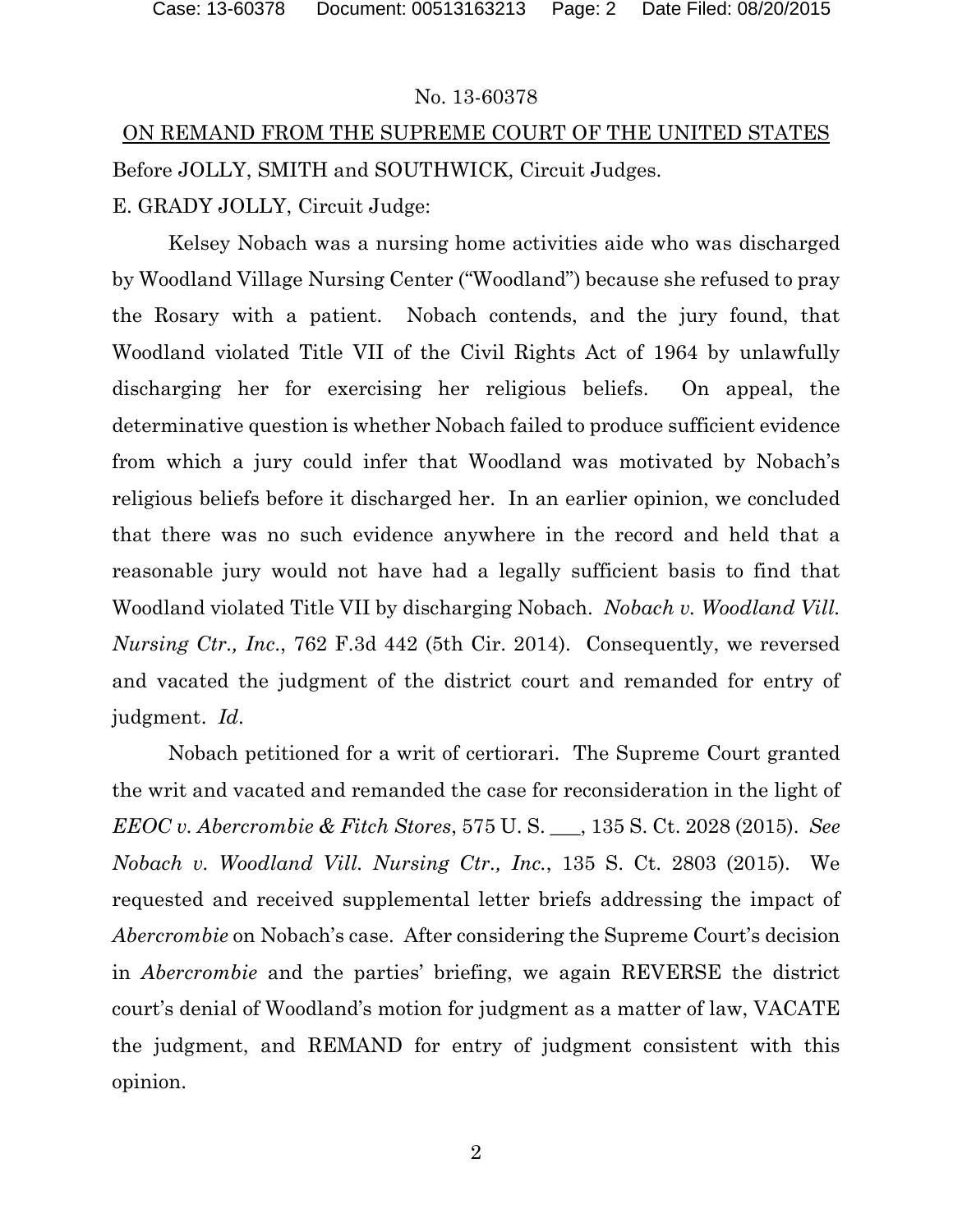#### No. 13-60378

**I.**

We begin with the relevant facts and consider them in the light most favorable to the jury verdict. Woodland first hired Nobach as an activities aide in August 2008. During her thirteen-month employment, Nobach received four negative employment write-ups: two for continual tardiness, one for making a false accusation against a co-worker, and one for stealing a resident's nail polish. Each write-up is recorded in Nobach's employment record.

On September 19, 2009, Nobach was called to work an unscheduled shift in the facility's main hall where she did not usually work. Early in her shift Nobach began a transfer of a resident from the main hall back to the resident's room, one of her normal duties as an activities aide. A certified nurse's assistant ("assistant"), a non-supervisory employee with no responsibilities over Nobach, told Nobach that a particular resident had requested that the Rosary be read to her. Nobach told the assistant that she could not because it was against her religion. Although she did not explain her religious beliefs to the assistant, or to anyone for that matter, Nobach later explained—after she had been discharged—that she is a former Jehovah's Witness who had been disfellowshipped (expelled) from the church following her refusal to repent for her sins when she was sixteen years old.<sup>1</sup>

After telling the assistant that she would not read the Rosary, Nobach said to the assistant: "[I]f you would like to perform the Rosary, you're more than welcome to." The assistant remained silent. Nobach testified that she no longer thought anything of the conversation; neither did she make any effort

<sup>&</sup>lt;sup>1</sup> Nobach further testified at trial that she had been baptized into the church at the age of nine and regularly attended services. Although she is no longer a member of the church, she testified that she still holds many of the Jehovah's Witnesses' beliefs and adheres to many of its central tenets, such as avoiding symbolism and, relevant here, not praying repetitive prayers. None of this information was provided to administrators at Woodland before her discharge.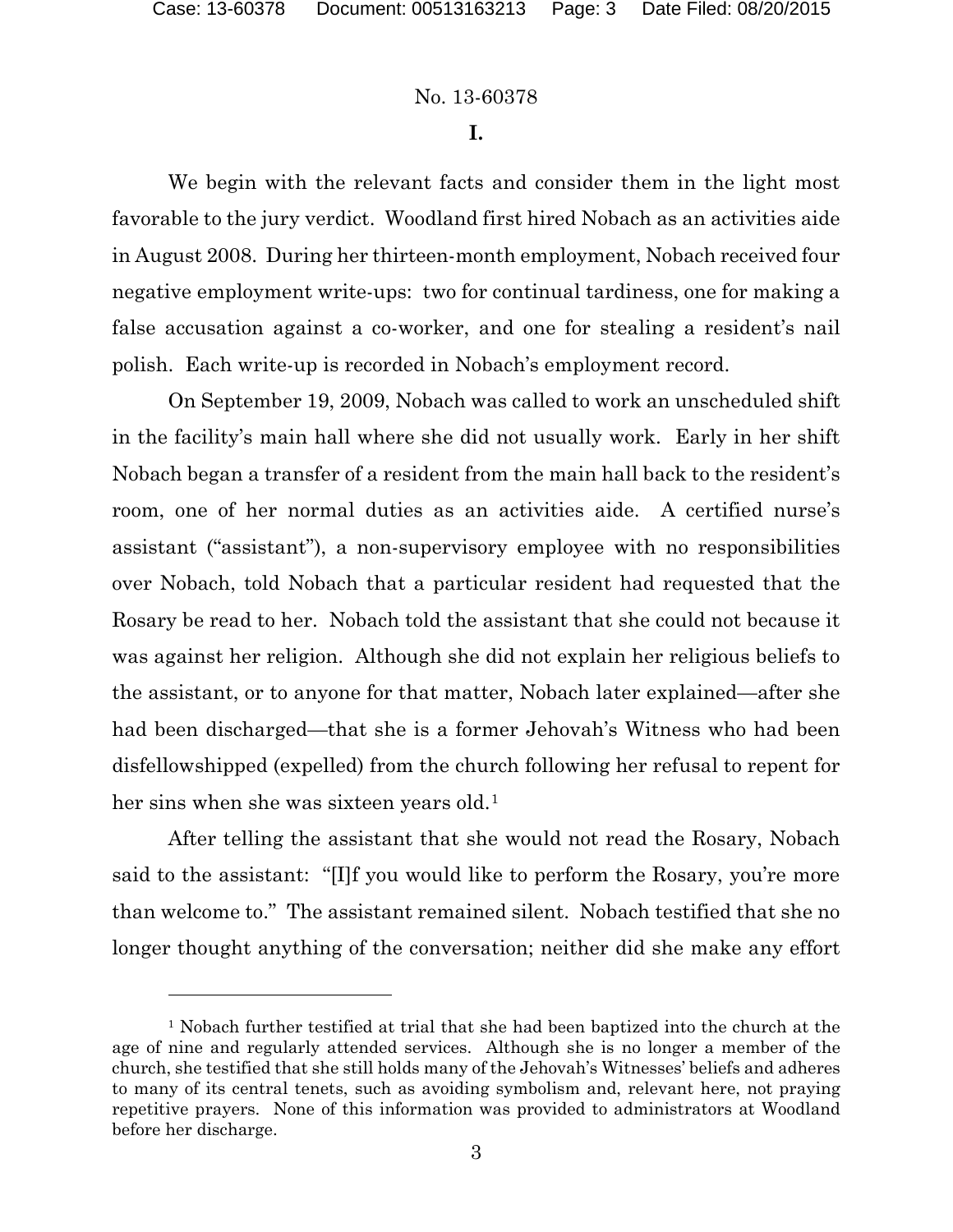# No. 13-60378

to see that the resident's request was fulfilled. The Rosary was not read to the resident that day.

The resident later complained to Lynn Mulherin, Woodland's activities director and Nobach's head supervisor, about this failure of the staff. Mulherin then consulted with James Williams, Woodland's Director of Operations. Williams investigated and ensured the resident that her requests would be promptly addressed in the future. After determining who was "on the floor" that day, Williams met with Mulherin and instructed her to write up both Nobach and Lorrie Norris, an activities supervisor and Nobach's immediate superior, for the incident. Following the meeting with Williams, Mulherin advised Williams that she had decided to discharge Nobach.2

On September 24, 2009, five days after Nobach refused the request, Mulherin called Nobach into her office along with Norris (who, along with Nobach, testified at trial about the events of Nobach's discharge).3 Upon entering the office, Mulherin told Nobach that she was fired. When Nobach asked the reason, Mulherin said that Nobach had been written up for the incident and was now fired for failing to assist a resident with the Rosary, which was a regularly scheduled activity when requested by a resident. Mulherin told Nobach: "I don't care if it's your fifth write-up or not. I would have fired you for this instance alone." Then, for the first time, Nobach informed Mulherin that performing the Rosary was against her religion, stating: "Well, I can't pray the Rosary. It's against my religion." Mulherin's response was "I don't care if it is against your religion or not. If you don't do it, it's insubordination."

<sup>2</sup> Mulherin was unavailable to testify at trial. Williams and Norris were the only two of Nobach's superiors to testify.

<sup>3</sup> There were no material inconsistencies between Norris's testimony and Nobach's testimony concerning what transpired during the meeting between the three women.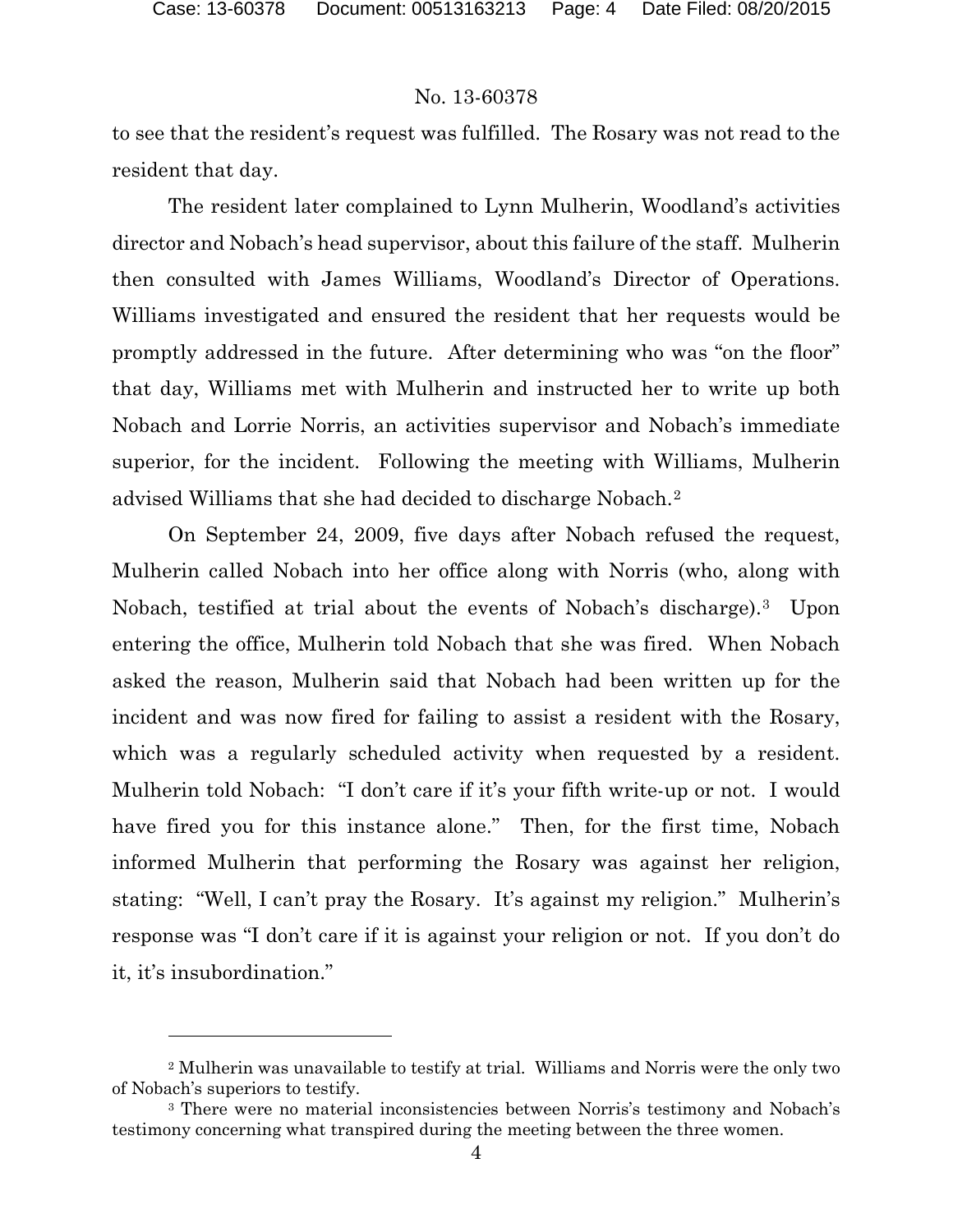l

### No. 13-60378

During the meeting Mulherin handed two papers to Nobach, which had apparently been prepared before the meeting.4 The first paper was an employee reprimand which said, "See attached. This is Ms. Nobach's 5th write up!" Attached to the employee reprimand was a second sheet of paper titled "Employee Termination Report," which stated, "The employee has been written up 5xs. The last write up on 9-24-09 for not doing [R]osary with resident is what brought forth termination. She has refused to sign write up."

After her discharge, Nobach filed a charge against Woodland with the EEOC, alleging religious discrimination. In due course the EEOC issued Nobach a right to sue letter, and Nobach filed this suit. In her complaint she alleged that she had been fired because of her religion in violation of Title VII of the Civil Rights Act of 1964. The case was tried to a jury, which returned a verdict in Nobach's favor. Woodland moved for judgment as a matter of law. The district denied the motion, and Woodland filed this appeal.

### **II.**

Woodland raises three issues on appeal. First, it argues the district court erred by denying its renewed motion for judgment as a matter of law for insufficiency of the evidence to support a Title VII violation. Second, Woodland alleges that the district court submitted an erroneous instruction to the jury that substantially affected the outcome of the case. Third and finally, Woodland contends that the evidence does not support the verdict of \$55,200 for emotional distress injuries and mental anguish. Nobach cross-appeals. She contends that the district court erred by refusing to give the jury a punitive damage instruction.

<sup>&</sup>lt;sup>4</sup> The record is unclear at which point during the meeting they were given to Nobach.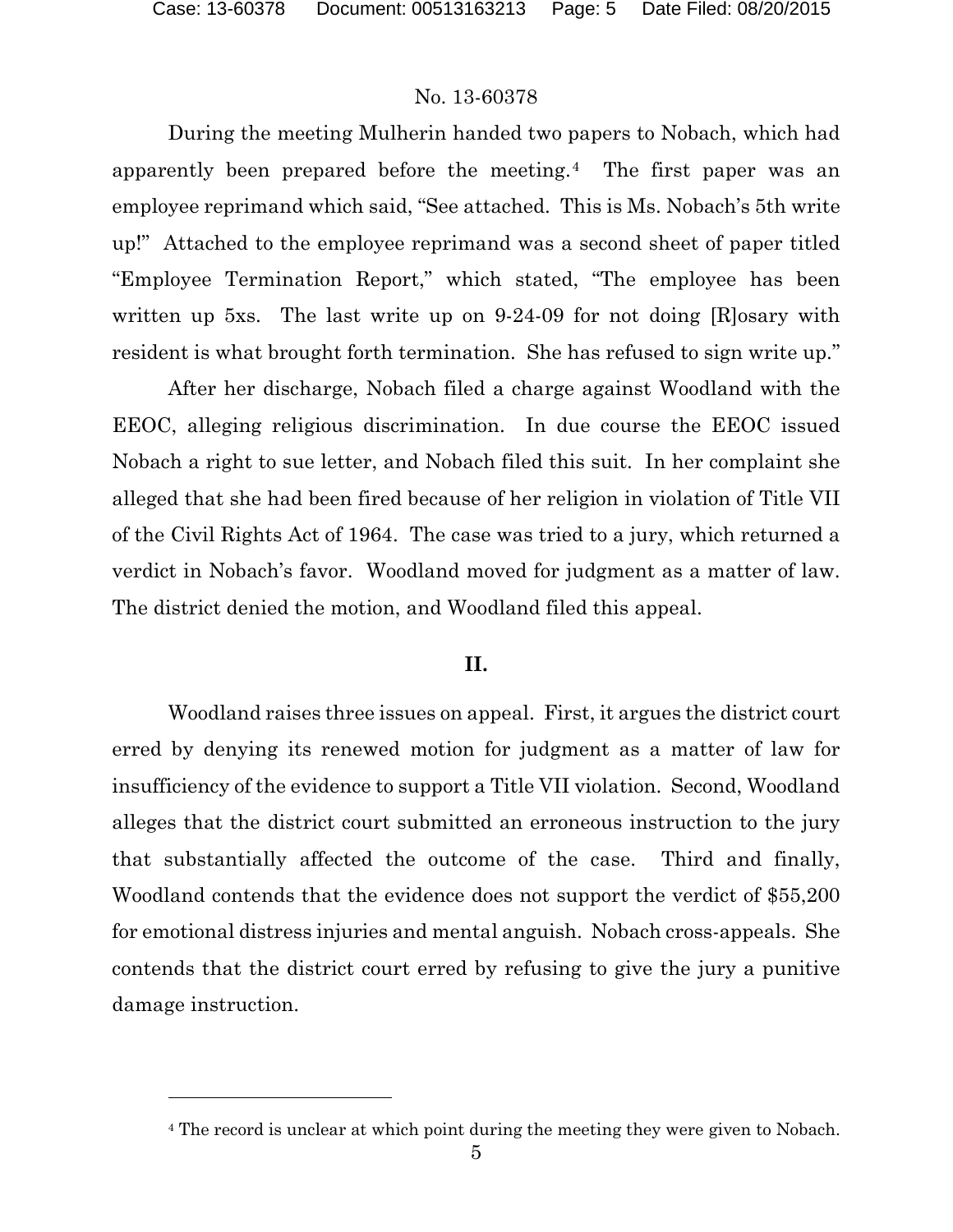l

## No. 13-60378

We need not reach the second and third issues raised in Woodland's appeal, nor do we find it necessary to address Nobach's cross-appeal. Instead, we hold that the district court erred when it denied Woodland's motion for judgment as a matter of law.

#### **III.**

#### **A.**

We review a district court's ruling on a motion for judgment as a matter of law de novo.5 *Brown v. Bryan Cnty*., 219 F.3d 450, 456 (5th Cir. 2000). When reviewing a district court's denial of a post-verdict Rule 50(b) motion, we "use[] the same standard to review the verdict that the district court used in first passing on the motion." *Hiltgen v. Sumrall*, 47 F.3d 695, 699 (5th Cir. 1995). Accordingly, the legal standard is whether "a reasonable jury would not have a legally sufficient evidentiary basis to find for the party on that issue." Fed. R. Civ. P. 50(a)(1); *see also Foradori v. Harris*, 523 F.3d 477, 485 (5th Cir. 2008) (stating that when a case "is tried by a jury[,]" as it was in this case, "a Rule 50(a) motion is a challenge to the legal sufficiency of the evidence").

#### **B.**

On appeal, Woodland argues that the district court erred by denying its Rule 50 motion because Nobach failed to put on any evidence, direct or circumstantial, that Woodland was motivated by Nobach's religion or religious beliefs before it discharged her. Because Nobach did not introduce such

<sup>&</sup>lt;sup>5</sup> An appellant "who wishes to appeal on grounds of insufficient evidence must make a Rule 50(b) motion for judgment as a matter of law after the jury's verdict, even when the party has previously made a Rule 50(a) motion." *Downey v. Strain*, 510 F.3d 534, 543–44 (5th Cir. 2007). In this case, Woodland filed a post-verdict Rule 50(b) motion; thus, we have a basis "to review [its] challenge to the sufficiency of the evidence." *Id*. at 544.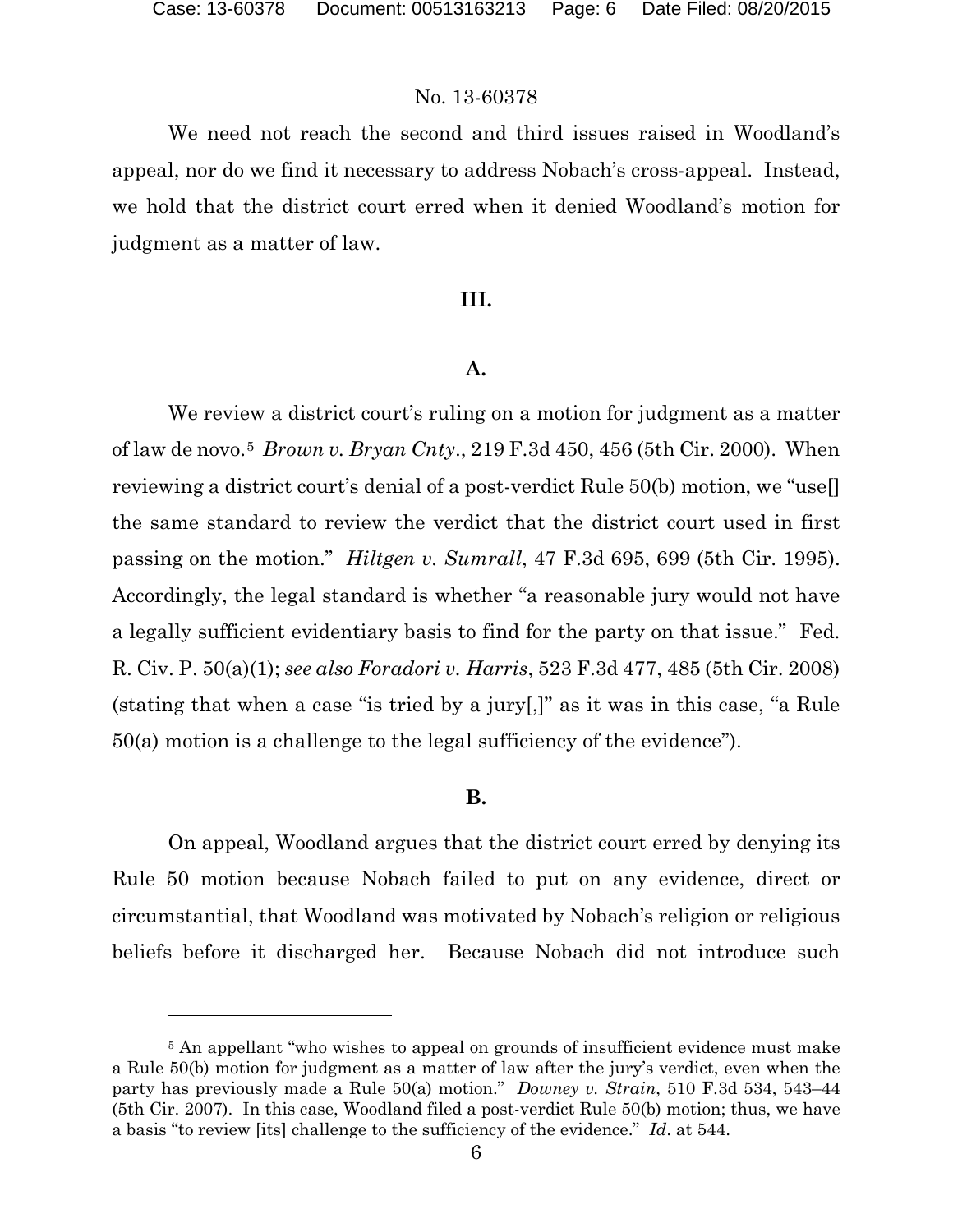#### No. 13-60378

evidence at trial, Woodland contends that the jury could not have had a legally sufficient basis to find that Woodland discriminated against Nobach in violation of Title VII. We agree.

Title VII makes it unlawful for an employer to discharge an individual "*because of* such individual's . . . religion." 42 U.S.C. § 2000e-2(a)(1) (emphasis added). The Supreme Court recently provided guidance on Title VII's "because of" causation standard, noting that it is broader than the typical but-for causation standard because it requires only that the religious practice be a "motivating factor" of the employer's employment decision. *See Abercrombie*, 135 S. Ct. at 2032. When evaluating causation in a Title VII case, the question is not what the employer *knew* about the employee's religious beliefs. *Id*. at 2033. Nor is the question whether the employer *knew* that there would be a conflict between the employee's religious belief and some job duty. *Id*. Instead, the critical question is what *motivated* the employer's employment decision. *Id.*

Nobach contends that she offered direct evidence of Woodland's discriminatory animus that motivated her discharge.6 She relies primarily on Woodland's acknowledgements that (1) it fired Nobach for not praying the Rosary with a resident and (2) her head supervisor, Mulherin, said that she did not care if performing the Rosary was against Nobach's religion and she would have fired Nobach in any event because refusing to perform the Rosary constituted insubordination.7

<sup>6</sup> An employee may prove intentional discrimination "through either direct or circumstantial evidence." *Wallace v. Methodist Hosp. Sys*., 271 F.3d 212, 219 (5th Cir. 2001).

<sup>7</sup> Although Nobach does not argue the point, other circuits have held that an employer has no obligation to withdraw its termination decision under Title VII based on information supplied *after* that termination decision has been made. *See Wilkerson v. New Media Tech. Charter Sch., Inc*., 522 F.3d 315, 319 (3d Cir. 2008) (holding that no duty to accommodate arises under Title VII when the employee fails to inform the employer that a requirement conflicts with his or her religious beliefs); *accord Chalmers v. Tulon Co. of Richmond*, 101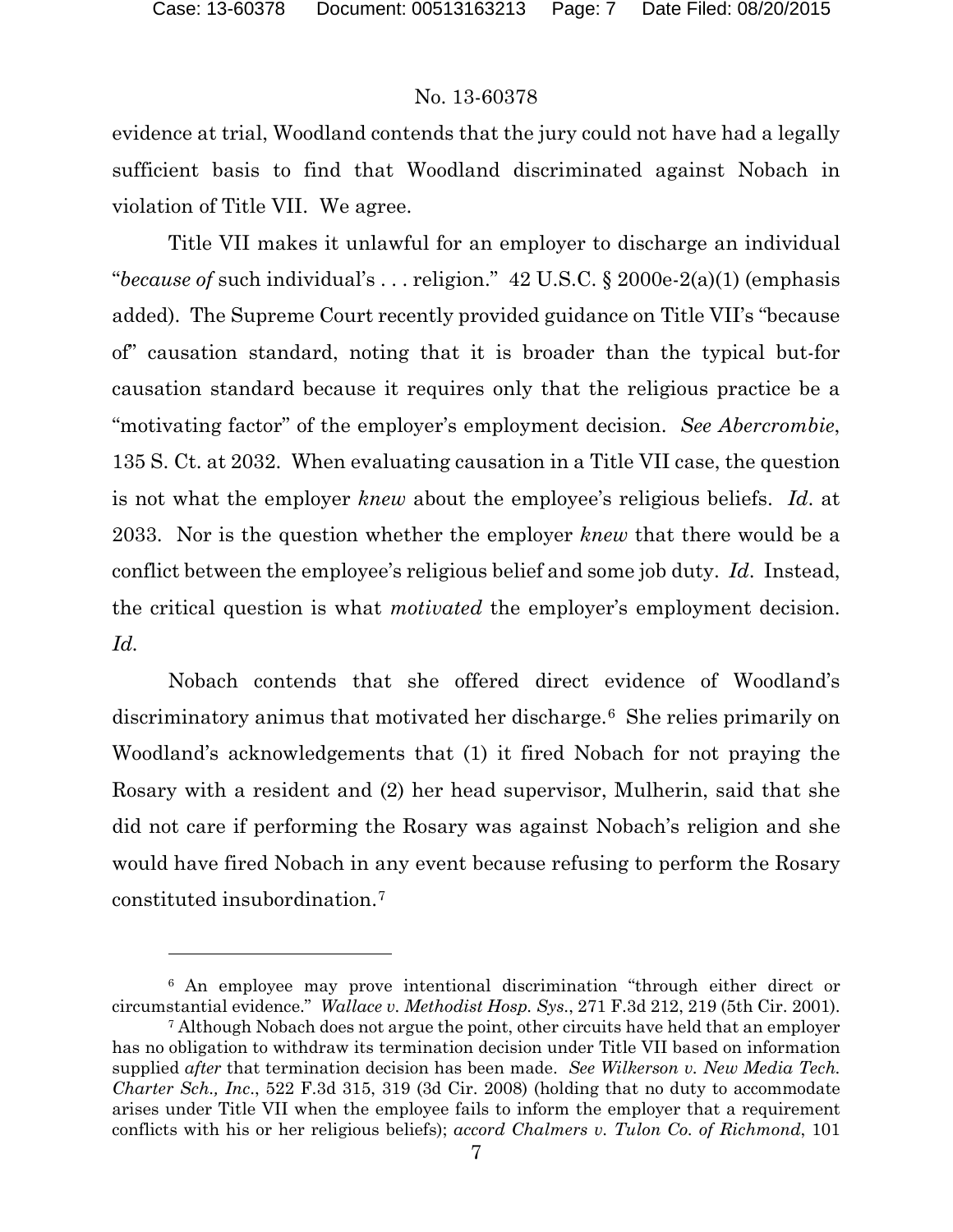### No. 13-60378

We, of course, fully accept Nobach's version of her discharge as the view that most favorably supports the jury verdict. In doing so, we have carefully searched the record for evidence of such support. We simply cannot find evidence that, before her discharge, Nobach ever advised anyone involved in her discharge that praying the Rosary was against her religion. Nor can we find evidence that anyone involved in her discharge suspected that Nobach's refusal to pray the Rosary was motivated by a religious belief. *Accord id*. (holding that actual knowledge of a religious belief is not required and noting that "[a] request for accommodation, or the employer's certainty that the practice exists, may make it easier to infer motive, but is not a necessary condition of liability"). According to the record, Nobach did not even tell the assistant that she was a Jehovah's Witness. Nobach acknowledges that the only time she made any mention of her religious belief was when she told the assistant: "I can't do the Rosary with [the resident]. I'm not Catholic, and it's against my religion." Nobach has never claimed that the assistant told anyone of her reason for refusing to aid the resident. In sum, Nobach has offered no evidence that Woodland came to know of or suspect her bona-fide religious belief until after she was actually discharged.

Woodland must admit, as it does, that Nobach's failure to perform the Rosary with the resident was the factor that precipitated her discharge. If Nobach had presented any evidence that Woodland knew, suspected, or reasonably should have known the cause for her refusing this task was her conflicting religious belief—and that Woodland was motivated by this knowledge or suspicion—the jury would certainly have been entitled to reject

F.3d 1012, 1020 (4th Cir. 1996) ("Giving notice to co-workers [of one's religious beliefs] at the same time as an employee violates an employment requirement is insufficient to provide adequate notice to the employer and to shield the employee's conduct."); *Johnson v. Angelica Unif. Grp., Inc*., 762 F.2d 671, 673 (8th Cir. 1985).